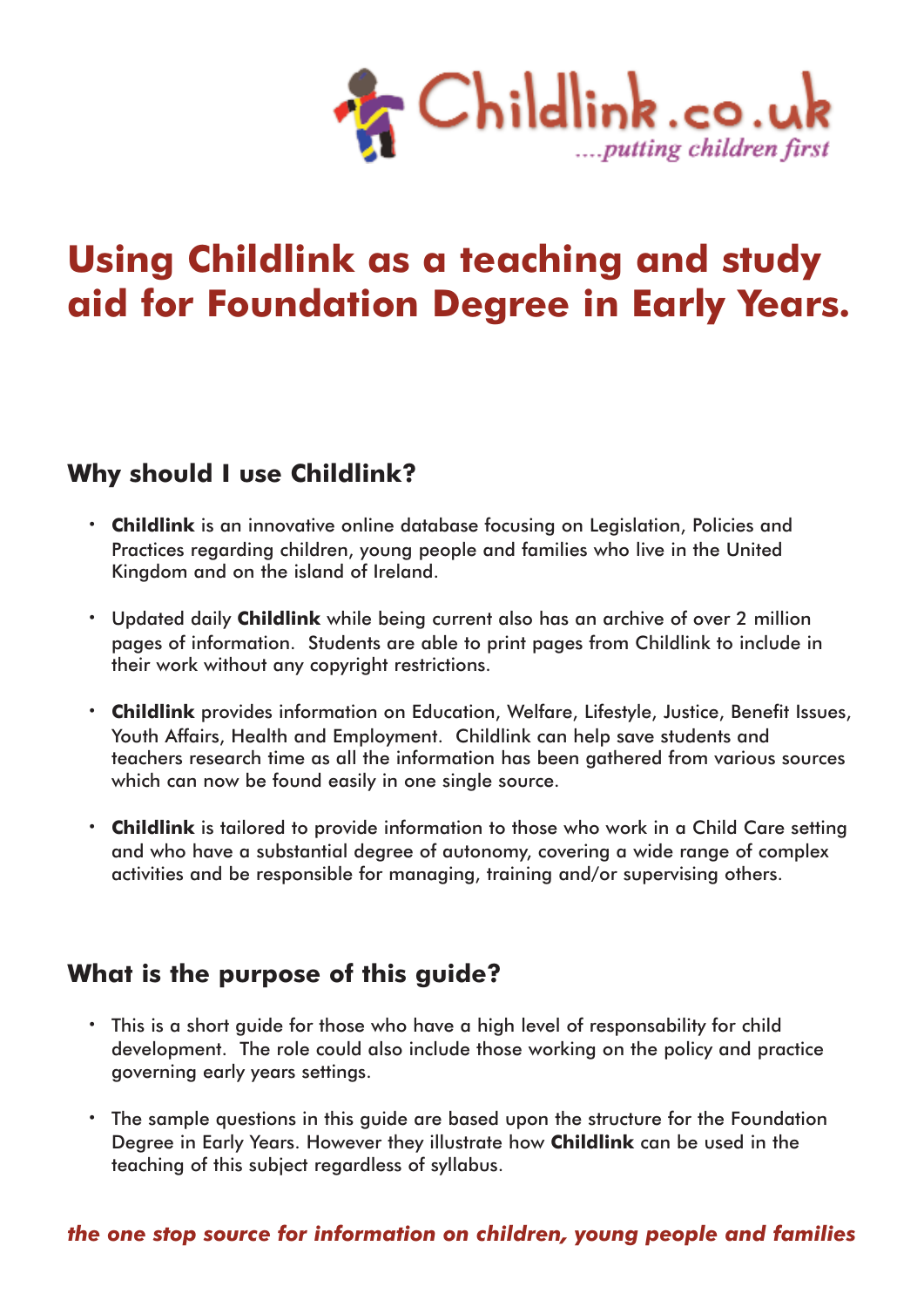

# **When should I use the Search Facility of Childlink?**

With over two million pages online the Early Years examples below illustrate just how easy it is to use the search facility to quickly and accurately find a wide variety of information.

#### **Example 1**

There are many definitions of "Early Years" but our prefered one for this guide is taken from The Edinburgh Council's Education Service Improvement Plan.

You can access this definition by following the simple steps below.

- **·** Enter **early years** into the search box at the top of the screen and select **Papers** from the **Categories** menu. Then press the **go** button.
- **·** On the search results page click on the entry entitled **'Definition of Early Years'**. This will enable you to view the definition.

#### **Example 2**

When undertaking a Foundation Degree in Early Years it is important that students have a substantial knowledge of the legislative context in which they operate.

These include**:**

- **·** UN Convention on the Rights of the Child 1989 (ratified by UK 1992)
- **·** Children Act 1989 (primary legislation)
- **·** Schools Standards and Framework Act 1998
- **·** Children Act 2004 and subsequent legislation
- **·** Carers and Disabled Children Act 2000
- **·** Special Education Needs and Disability Act 2001
- **·** Education Act 2005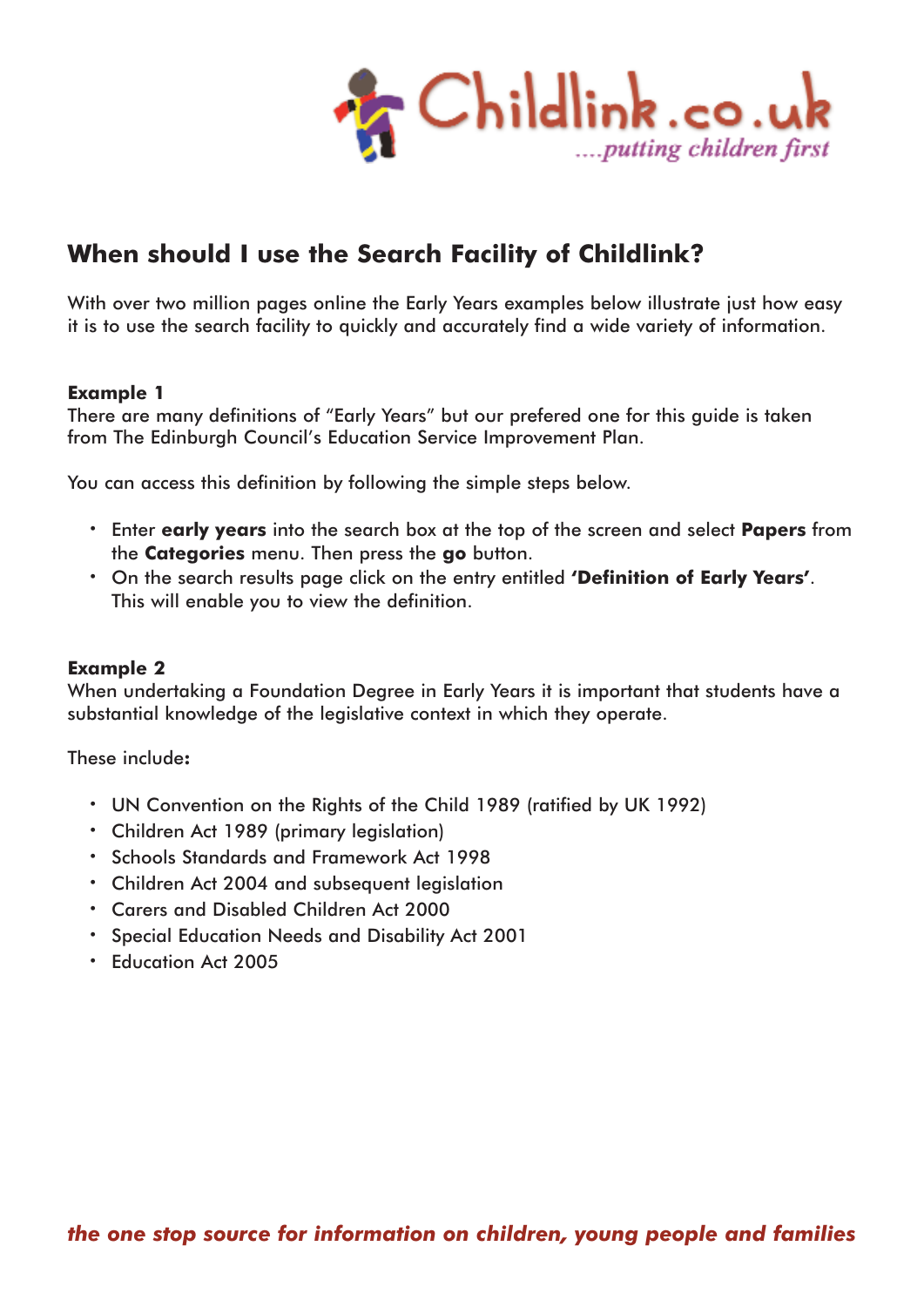

You can find legislation by following the example below.

- **·** Enter **UN Convention** into the search box at the top of the screen, select **Legislation** form the **Categories** menu and **UK** from the **Regions** menu. Then press the **go** button.
- **·** On the search results page select the entry **"UN Convention on the Rights of the Child"** to view the UN Convention.

#### **Example 3**

Understanding of Child Development in all its aspects are crucial when undertaking this Foundation Degree. There are many key documents covering a wide range of Child Development issues. The following documents are a sample of related papers which can be accessed on Childlink.

- **·** Full Day Care National Standards for under 8 day care and childminding (2003)
- **·** All about… Anti Discriminatory Practice (2004)
- **·** Choice for parents, the best start for children: a ten year strategy for childcare (2004)
- **·** Every Child Matters: Change for Children (2004) and subsequent updates
- **·** Five Year Strategy for Children and Learners (2004)
- **·** Principles for early years education (2004)
- **·** Choice for parents, the best start for children: making it happen (2006)
- **·** Practice Guidance for the Early Years Foundation Stage (2007)

You can find documents by following the example below.

- **·** Enter **principles of early years education** into the search box at the top of the screen and select **Papers** form the **Categories** Menu. Then press the **go** button.
- **·** On the search results page select the first entry **'Principles for early years education'** to view the relevant document.

#### **Example 4**

*the one stop source for information on children, young people and families*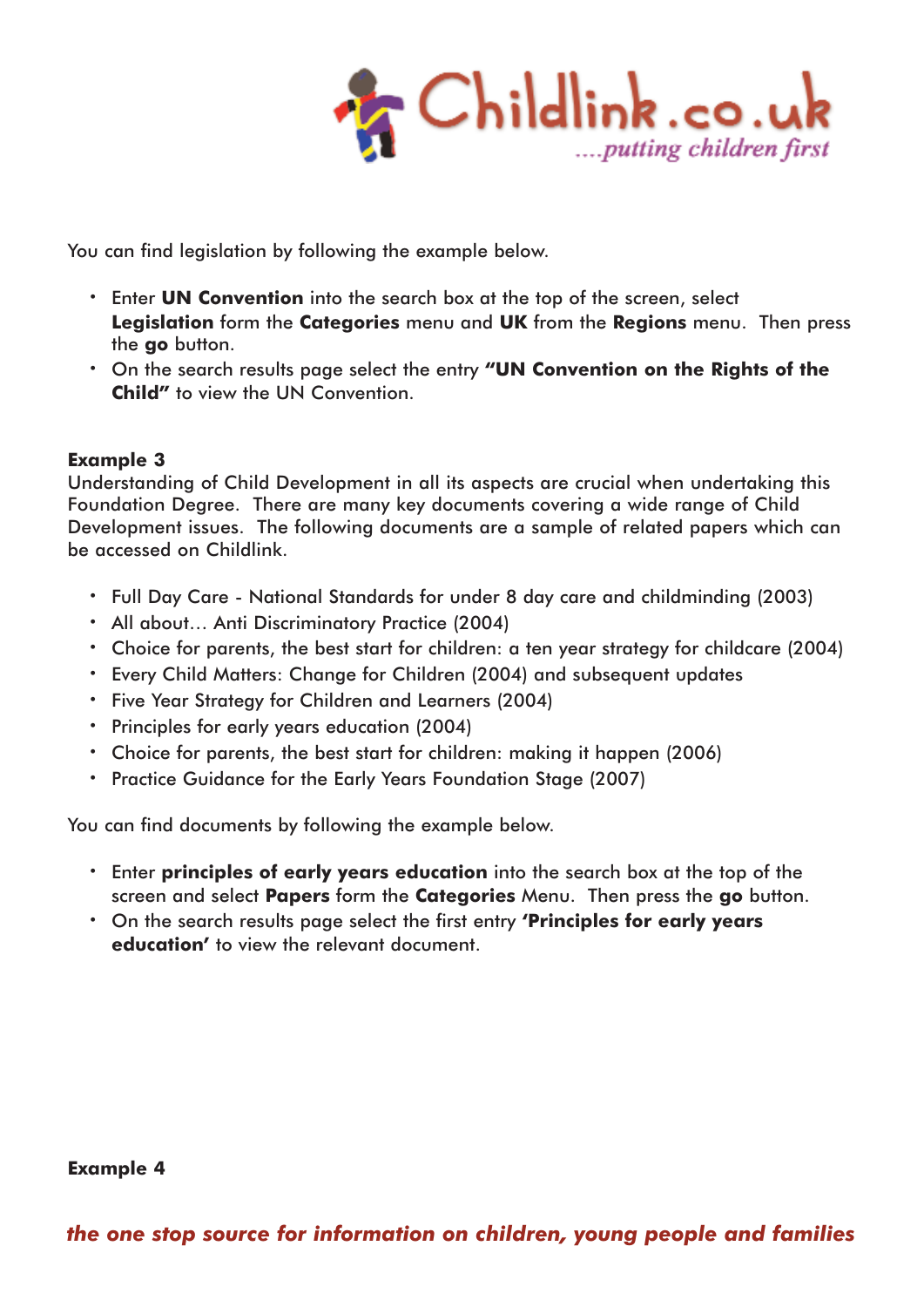

Understanding communication, language, literacy and numeracy is crucial when undertaking this Foundation Degree. There are many key documents covering these issues. The following documents are a sample of related papers which can be accessed on Childlink.

- **·** Promoting Speech and Language Development guidance for Sure Start programmes (2001)
- **·** The national literacy and numeracy strategies and the primary curriculum (2003
- **·** What Works for Children with Difficulties in Mathematics? (2004)
- **·** The national literacy and numeracy strategies and the primary curriculum (2005)
- **·** Every language matters: An evaluation of the extent and impact of initial training to teach a wider range of world languages (2008)
- **·** Review of services for Children and Young People (0-19) with Speech, Language and Communication Needs (2008)

You can find documents by following the example below.

- **·** Enter **what works for children with difficulties in mathematics** into the search box at the top of the screen and select **Papers** form the **Categories** Menu. Then press the **go** button.
- **·** On the search results page select the first entry **'What Works for Children with Difficulties in Mathematics?'** to view the relevant document.

#### **Example 5**

Understanding physical and creative development is crucial when undertaking this Foundation Degree. There are many key documents covering these issues. The following documents are a sample of related papers which can be accessed on Childlink.

- **·** Time for Play Encouraging greater play opportunities for children and young people (2006)
- **·** Confident, capable and creative: supporting boys' achievements (2007)
- **·** Creative Partnerships and the Curriculum (2007)

You can find documents by following the example below.

- **·** Enter **creative partnerships and the curriculum** into the search box at the top of the screen and select **Papers** form the **Categories** Menu. Then press the **go** button.
- **·** On the search results page select the first entry **'Creative Partnerships and the Curriculum'** to view the relevant document.

### *the one stop source for information on children, young people and families*